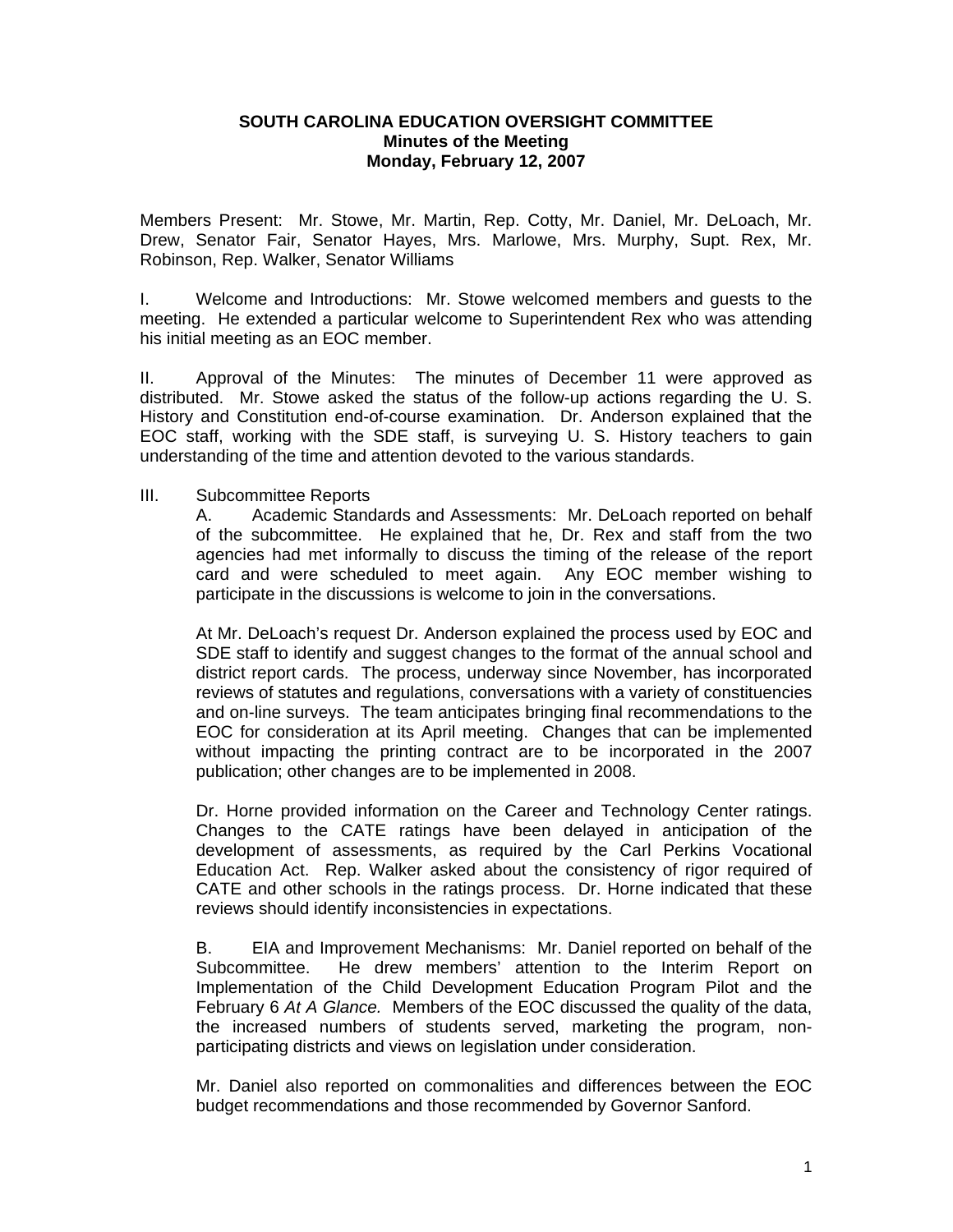C. Public Awareness: Mr. Martin reported on behalf of the Subcommittee. He asked members to review the draft annual report and provide comments and changes to Dana Yow by February 20.

He reminded members that South Carolina had achieved the status of first in the nation in the January 2007 *Quality Counts.* 

He indicated that the county tours had been completed and that a final report is to be available at the April EOC meeting.

Mr. Martin reported on the PAIRS progress.

- D. Special Reports
	- 1. Dr. Teri Siskind, Deputy Superintendent for Curriculum and Standards, provided members with information on the implementation status of the Testing Task Force recommendations and Act 254 requirements.
	- 2. Mr. Jason Culbertson and Dr. Allison Jacques, SDE Division of Teacher Quality, reported on implementation of the Teacher Advancement Program and the Teacher Incentive Fund grant.
	- 3. Superintendent Rex provided members with a copy of the Rex Transition Team report and outlined key initiatives to "reform, improve and support" through the five components in the report. He also indicated a series of scheduled town meetings. He and EOC members agreed to have a substantive discussion of the report at its April meeting. Superintendent Rex also indicated he welcomed the opportunity to work with the EOC. Mrs. Marlowe asked how the transition team recommendations paralleled with the Common Ground report. Dr. Anderson indicated she would provide information to the Superintendent and develop a comparison document.
- IV. General Discussion

Dr. Anderson requested the EOC change its June meeting from June 11 to June 13 so that the EOC could meet in conjunction with the State Board of Education to hear the report of the study on computer-based or computer-adaptive testing.

The EOC adjourned.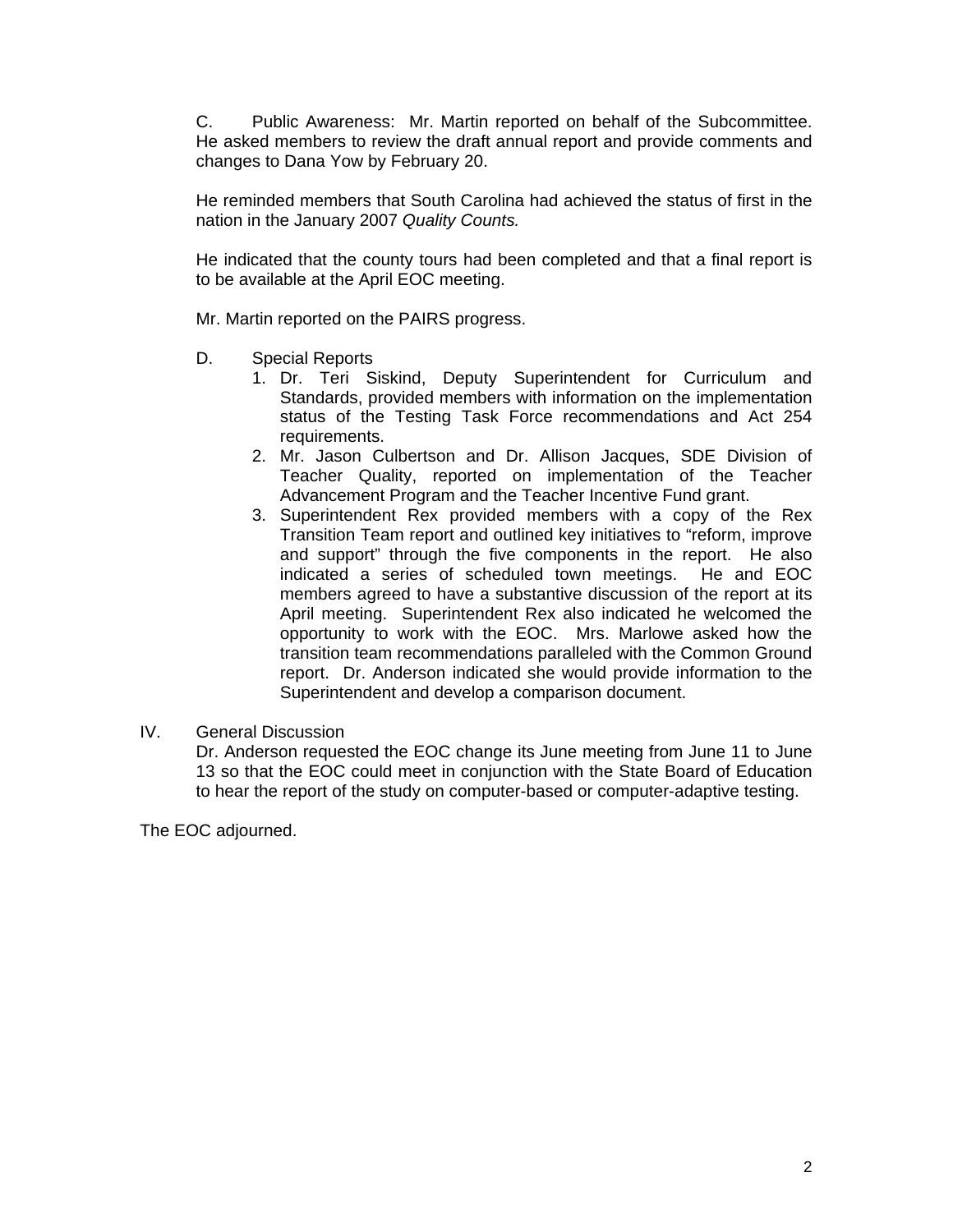### **SOUTH CAROLINA EDUCATION OVERSIGHT COMMITTEE Minutes of the Meeting April 9, 2007**

Members present: Mr. Stowe, Mr. Martin, Mrs. Benedict, Mr. Brenan, Rep. Cotty, Mr. Daniel, Mr. DeLoach, Mr. Drew, Mrs. Murphy, Supt. Rex, Mr. Robinson, and Dr. Woodall

I. Welcome and Introductions: Mr. Stowe welcomed members and guests to the meeting. He introduced Michael Brenan as the Governor's designee on the EOC and Dr. Kristi Woodall, an educator appointed by Rep. Walker, Chairman of the House Education and Public Works Committee.

II. Approval of the Minutes of February 12: Mr. Stowe entertained a motion to approve the minutes as distributed; the minutes were approved.

III. Closing the Achievement Gap: Mr. Potter opened the session on closing the achievement gap. He indicated that the traditional technical studies to identify schools closing the achievement gap are available on the EOC website. He then introduced Dr. Diane Monrad, Director of the University of South Carolina Educational Policy Center (SCEPC). Dr. Monrad presented a summary of the research (distributed in the meeting materials) that documented the impact of school climate. She outlined statistical studies that indicate nine of the ten most powerful influences on school wide academic performance are school climate factors. These factors are identified from responses to the teacher, student and parent surveys. . She called for exploration of the factors at the district level, discovery of patterns within demographic groups and a redesign of the school survey data report.

Mr. Potter introduced Mr. Johnny Calder, Principal of Forestbrook Elementary School in Horry County. Mr. Calder outlined the elements that define the instructional and support programs for students at the school. The school has been recognized by the EOC for five consecutive years. Mr. Calder's power point presentation has been distributed to members and is available from the EOC offices.

Mr. Potter introduced Mrs. Shailene Riginos, Principal of Liberty Elementary School in Pickens County. Mrs. Riginos outlined the instructional and support strategies used at Liberty Elementary School to attain high achievement levels and to be honored for five consecutive years. Her PowerPoint is also available from the EOC offices.

After members asked a number of questions of presenters, Mr. Stowe and Superintendent Rex awarded certificates to honorees and thanked them for their accomplishments. The EOC then receded for a short period.

# IV. Subcommittee Reports

B. EIA and Improvement Mechanisms: Mr. Daniel reported on behalf of the Subcommittee. He informed the EOC of actions by the Ways and Means Committee and the House of Representatives on the budget recommendations.

A. Academic Standards and Assessments: Mr. DeLoach presented the subcommittee recommendations: (1) The Subcommittee recommended approval of the English language arts standards. Superintendent Rex asked for the standards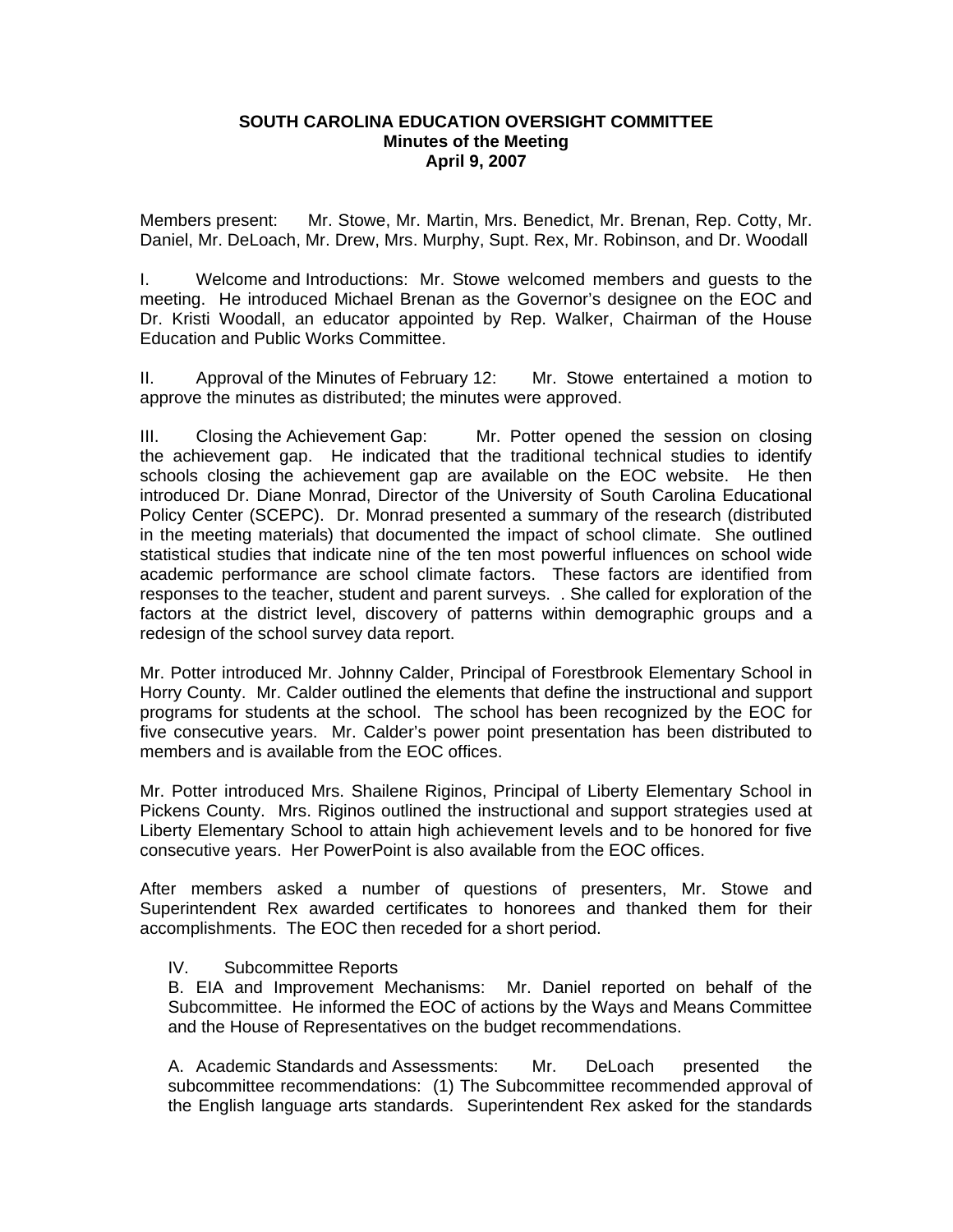documents to be revised in accordance with a handout he distributed. The request included changing language regarding the use of the standards in design of assessments and elimination of Standard 7. Dr. Woodall asked for the inclusion of word lists as well as Greek and Latin roots of words. Dr. Siskind and Mrs. Jones responded on behalf of the State Department of Education (SDE). There was discussion of the appropriateness of including these within the standards document or within accompanying instructional resource documents. In response to questions, Dr. Anderson reviewed the authority of the EOC to approve or disapprove the standards documents only.

Mr. DeLoach moved approval of the standards with Rep. Cotty's amendment to specify that the EOC understood the standards and support documents are to be mailed simultaneously. The motion passed with one objection.

Discussion of the changes proposed by Supt. Rex followed. The members determined that it would be inappropriate for them to approve changes as proposed by the SDE, without action by the State Board of Education (SBE). The EOC members agreed that, following action by the SBE to include the changes, the staff would poll the membership to gain its approval.

- (2) The Subcommittee recommended approval of the Math Standards. The EOC approved.
- (3) The Subcommittee recommended changes to the format of the annual school and district report cards as distributed in the meeting materials. The EOC approved.
- C. Public Awareness

On behalf of the Subcommittee Mr. Martin drew members' attention to the summary of the county tours and asked for approval of the summary to be distributed statewide. The EOC approved.

Mr. Martin moved the EOC go into executive session. The EOC went into Executive Session.

The EOC came out of Executive Session.

Mr. Martin moved that the contract for Chernoff-Newman and Associates be extended by one year. The EOC approved the motion.

V. Other Business

Having no other business, the EOC adjourned at 3:45 p.m.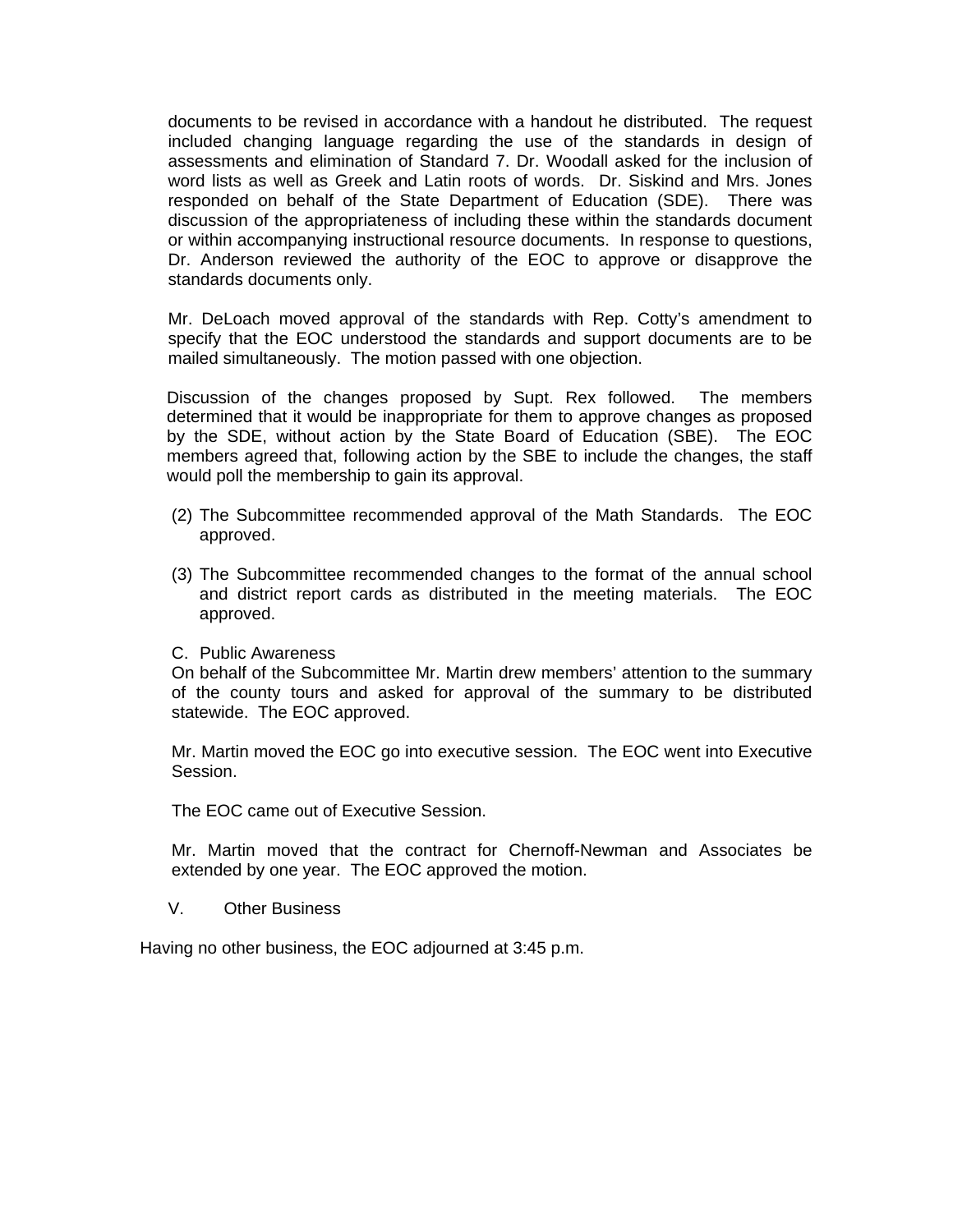#### **SOUTH CAROLINA EDUCATION OVERSIGHT COMMITTEE Minutes of the Meeting June 12, 2007 Buck Ridge Plantation, Neeses, South Carolina**

### **10:00 a.m. SPECIAL SESSON**

Members present: Alex Martin, Michael Brenan, Bill Cotty, Thomas DeLoach, Dennis Drew, Sen. Mike Fair, Sen. Wes Hayes, Buffy Murphy, Supt. Jim Rex, Neil Robinson, Kristi Woodall

Between 10:00 a.m. and 12:00 p.m. the Education Oversight Committee (EOC) participated in the State Board of Education (SBE) meeting to hear the report and recommendations on computer-based or computer-adaptive testing from Data Recognition Corporation (DRC). Members were provided a copy of the draft report; the final report is to be available on June 30, 2007.

### **LUNCH**

EOC and SBE members continued with lunch and informal discussions

### **1:00 p.m. REGULAR MEETING**

Members present: Alex Martin, Michael Brenan, Bill Cotty, Thomas DeLoach, Dennis Drew, Sen. Mike Fair, Sen. Wes Hayes, Buffy Murphy, Neil Robinson, Kristi Woodall

- I. Mr. Martin called the meeting to order.
- II. Mr. Martin asked for approval of the minutes as distributed. The minutes were approved.

#### III. Subcommittee Reports

 A. Academic Standards and Assessments: Mr. DeLoach reported on behalf of the subcommittee.

(1) Mr. DeLoach asked Mr. Potter to explain the action item on the use of end-of-course tests in school ratings. Mr. Potter reviewed the four recommendations addressing the use of end-of-course tests in middle school ratings, for courses taken in the virtual school, for courses taken as dual credit and for ninth grade only schools. The recommendations were approved as presented;

(2) On behalf of Mr. DeLoach, Dr. Horne explained the changes to the mathematics content standards as given first reading approval by the State Board of Education. These included changes to the multiplication facts to be learned at grade 3 and the use of decimal equivalents of common fractions. The standards were approved;

(3) Mr. DeLoach presented a status report on the English language arts (ELA) standards, with Dr. Horne responding to questions as appropriate. The State Department of Education is conducting a pilot of the ELA standards through the February 2008 and anticipates presenting standards to the SBE for first reading in March 2008. Members discussed ways in which to make their views known earlier and ways to enhance dialogue between the EOC and SBE within the process. Sen. Fair asked about the Administrative Procedures Act timelines and its alignment with the standards review process;

(4) Mr. DeLoach indicated that the subcommittee had reviewed the recommendations from the cyclical review of the Palmetto Achievement Challenge Tests and deferred action until a number of questions could be explored and the recommendations that may result from Supt. Rex' task forces heard.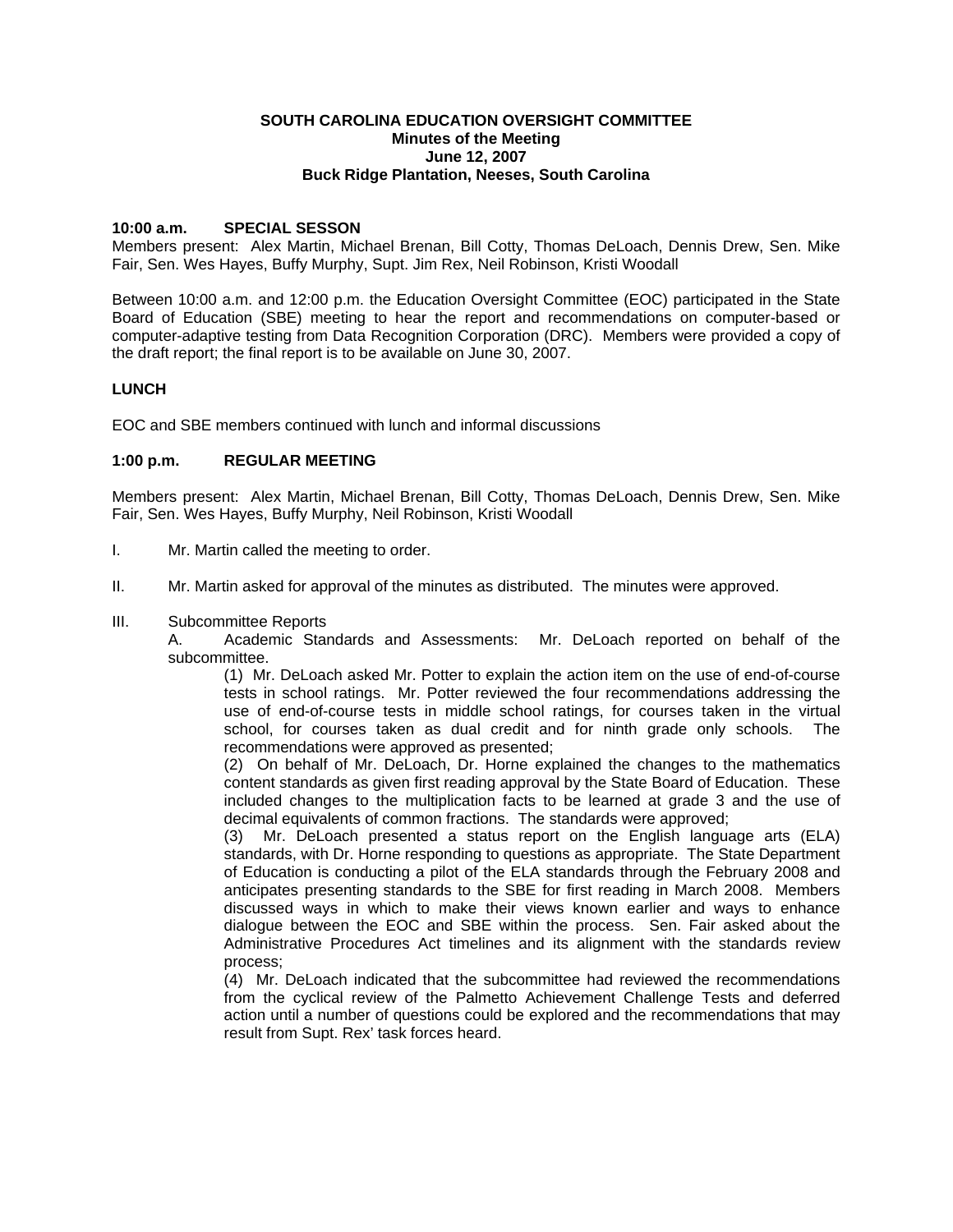B. EIA and Improvement Mechanisms: Mr. Robinson reported on behalf of the subcommittee.

(1) Mr. Robinson outlined the proposal for a triennial evaluation plan and presented two recommendations (adoption of the plan and elimination of several reports currently required). The recommendations were approved as presented;

(2) Mr. Robinson drew members' attention to information on the FY2008 budget, as yet not concluded;

(3) Mr. Robinson presented the format by which information is to be collected and used in the development of the FY09 budget recommendations. The electronic format should reduce requirements on other agencies as well as provide consistent information;

(4) Mr. Robinson reviewed the report on the flexibility proviso, noting that only about 1 percent of state funds are transferred from one category to another.

C. Public Awareness: Mr. Martin reported on behalf of the subcommittee.

(1) He presented the detailed analysis of responses to the parent survey, noting general trends that persist over time;

(2) Mr. Martin outlined the FY08 communications plan and remarked on its consistency with the EOC's desire for greater impact.

(3) Mr. Martin introduced Trip DuBard, SBE member and president of The School Foundation (benefiting Florence One). Mr. DuBard outlined a fall event in which presidential candidates are asked to discuss their views on public education. He is requesting EOC endorsement and participation. Members deferred action and expressed that the activity may fall outside of the EOC mission but wished to convey their encouragement.

IV. Ad Hoc Committee on Computer-based, Computer Adaptive Testing. Mr. Martin asked for volunteers. Mr. Brenan and Mr. Robinson volunteered. Rep. Walker was nominated to serve with them on the ad hoc group. The group is to meet with the Advisory Panel and to offer recommendations at the August EOC meeting.

V. General Discussion: Members expressed that the joint meeting with the SBE had gone well and that the two groups should meet jointly at least once or twice a year.

The meeting adjourned at 3:00 p.m.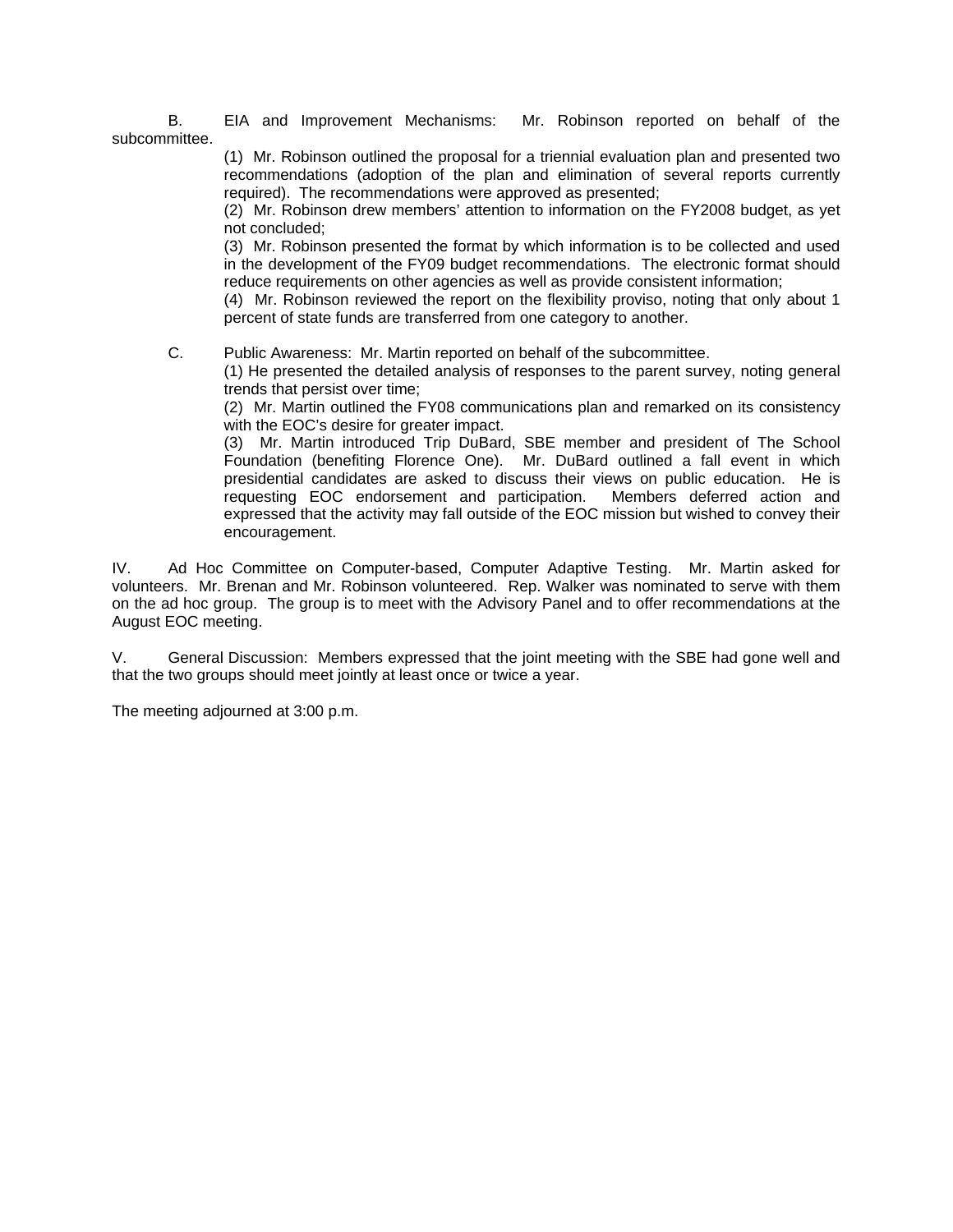# **SOUTH CAROLINA EDUCATION OVERSIGHT COMMITTEE**

### **Minutes of the Meeting August 13-14, 2007**

### **Monday, August 13, 2007**

Members present: Mr. Stowe, Mr. Martin, Mr. Brenan, Rep. Cotty, Mr. Daniel, Mr. Drew, Sen. Fair, Sen. Hayes, Mrs. Murphy, Rep. Neal, Supt. Rex, Mr. Robinson, Rep. Walker, and Dr. Woodall

Welcome and Introductions: Mr. Stowe welcomed members and guests to the meeting. He outlined the purpose of the meeting as setting priorities for the coming year, encouraging engagement in the process of improvement and extending our commitment to strong schools. He asked Dr. Anderson to comment on several items. Dr. Anderson informed members of the progress on the Public Choice Innovation Schools, the contract with Louisiana State University on the ratings methodology, the addition of Katrina Greene to the EOC staff and the publication of the Back to School newspaper insert.

I. Improving Quality Data: Mrs. Elizabeth Carpentier, Deputy Superintendent from the State Department of Education outlined efforts undertaken by the SDE in the last twelve months to improve the accuracy of data submitted by schools and districts and published by the SDE. These efforts include implementation of the Student Unique Numbering System (SUNDS), the Longitudinal Data System and increased training for those who enter and utilize the data at the local district and school level. Mrs. Carpentier indicated the SUNS system included students in the 4K as well as K-12 programs and was 98.2 percent implemented. EOC members asked about implementation of SUNS in adult education so that the graduation rate could be captured. Dr. Janet Rose and Ms. Elainna Rickenbacker, Charleston County School District, presented two aspects of the Charleston process: the ARAS system for predicting students with difficulties and the processes by which data are verified routinely and errors corrected.

II. Child Development Education Pilot: Mr. David Potter and Mrs. Melanie Barton, EOC staff, presented the interim report on the Child Development Education Pilot Program (CDEPP). The interim report outlined the enrollments, administrative issues and start up challenges for the first year. A number of changes are to be implemented in the second year of the pilot, including the expansion to six more districts, attention to students with disabilities and/or non-English speaking students, and revisions to administrative procedures. The January 2008 report should include enrollments for the 2007-2008 year, student assessment information and teacher information. Members raised questions or commented on the grants for equipment and materials, the need for statewide implementation and the relationship of DSS licensure to program approval. At least one member suggested the program would be strengthened by wrap-around services and others asked if the process by which private providers are recruited is sufficiently robust.

III. Making and Sustaining Improvements: Dr. Frank Brown, MarketSearch, presented the report on executive interviews with superintendents in districts receiving technical assistance. He identified teacher recruitment and retention, the balance of autonomy and intervention and the costs of sustaining a strategy after state funds are removed as areas of continuing concern. Superintendents also discussed the challenge of meeting the moving targets under NCLB and the EAA ratings.

Dr. Rainey Knight, Darlington County Schools, and Dr. John Kirby, Dillon School District Three, talked with members about the changes and improvements in the districts in which they are superintendents. Dr. Knight pointed out that progress has been much slower than she ever anticipated; she focuses on creating conditions in which teachers can teach well. Dr. Kirby pointed out the need for strong building level teams, emphasis on technology literacy and the challenges of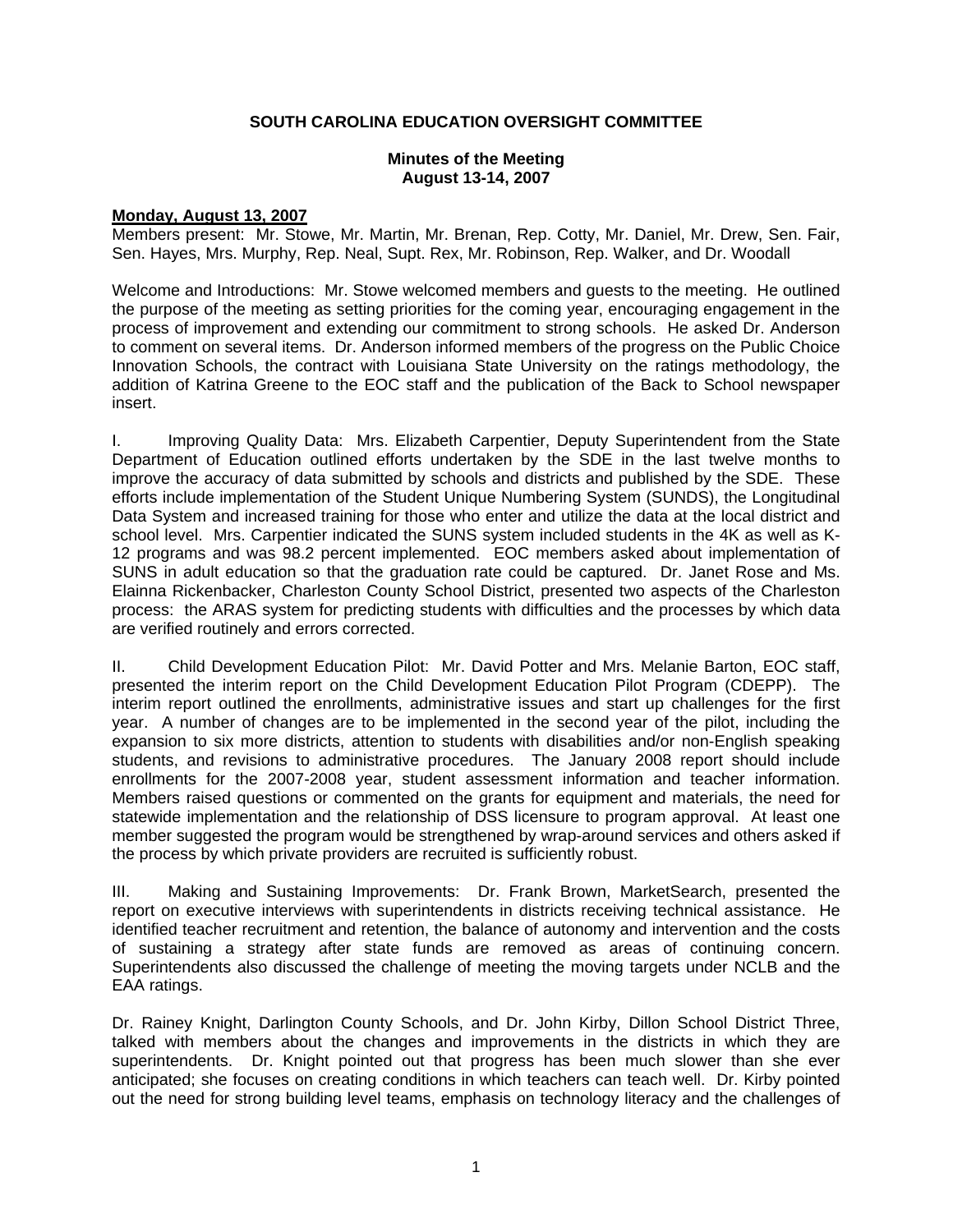student performance in the middle schools. Each questioned the capacity of PACT to identify and report student performance at the middle grades. They expressed strong feelings that teacher retention is more important than teacher recruitment. The superintendents expressed concern that the academic plans are not working well. Dr. Kirby talked about the need for a strong statewide vision and the role of the governor in creating and communicating that vision. When asked about teacher retention, Dr. Knight described the Darlington salary structure but indicated that a supportive administration and a teaching culture were as important as money. Dr. Kirby described the need for teacher housing and his district's efforts to repay loans, help with living expenses, adding merit pay and providing incentives for attendance.

IV. Task Force on Teacher Recruitment/Retention: Dr. Paul Horne, EOC staff, updated members on the work of the task force which is to be reported to the full committee in October. The task force has examined data systems, engagement of teacher preparation institutions and total compensation (more than salary) packages. Members asked for more information on the Georgia higher education goals for teacher preparation.

V. US History End-of-Course Test: Mr. Potter distributed materials on the US History End of Course Test and described the lack of alignment among the course as written, the course as taught and the course as tested. Responses to the teacher survey were shared. The EOC staff is sharing the information with the members of the Instructional Roundtable on August 16 and is to bring recommendations to the Academic Standards and Assessments Subcommittee in September.

# **Tuesday, August 14, 2007**

Members present: Mr. Stowe, Mr. Martin, Mr. Brenan, Rep. Cotty, Mr. Daniel, Mr. Drew, Sen. Fair, Sen. Hayes, Rep. Neal, Mr. Robinson, Rep. Walker, and Dr. Woodall

I. Executive Session-Personnel Matter: Mr. Stowe called for an Executive Session. Following the lifting of the veil, Mr. Martin moved that Dr. Anderson's contract be extended for a period of three years under the terms discussed. The members approved the extension.

II. Community Engagement-Mayor's Coalition to Prevent Juvenile Crime : Mayor Frank Willis (Florence) and Jim Shaw, Florence School District One, presented information on the community effort that has reduced gang activity and juvenile crime and increased school performance. The effort has brought together public and private groups to focus on these issues and build a comprehensive response to the needs. The Mayor and Coalition members are available to meet with local community leaders and officials around the state and explain how they have built the coalition and how it is successful.

III. Consensus Statements on Testing: Mr. Brenan drew members' attention to the report of the Ad Hoc Committee on Computer Based/Computer Adaptive testing. Members agreed with the recommendations regarding infrastructure development. After much discussion, members agreed with the Ad Hoc group and recommended that a statement of direction and coordination across school districts is necessary, with a strong focus on instruction. They requested that their concerns be developed into recommendations to the General Assembly.

IV. Distribution of NBPTS Teachers: Mrs. Barton presented a model for increasing the number of NBPTS teachers in rural South Carolina. Members questioned the purpose of NBPTS certification, performance linkages to student achievement, and concerns with rising financial commitment to the program. Prior to any decisions, the members indicated the need for information on the assignments of those receiving the state supplement and their retention in the profession. Rep. Cotty suggested that any action would require three years' notices and that perhaps the current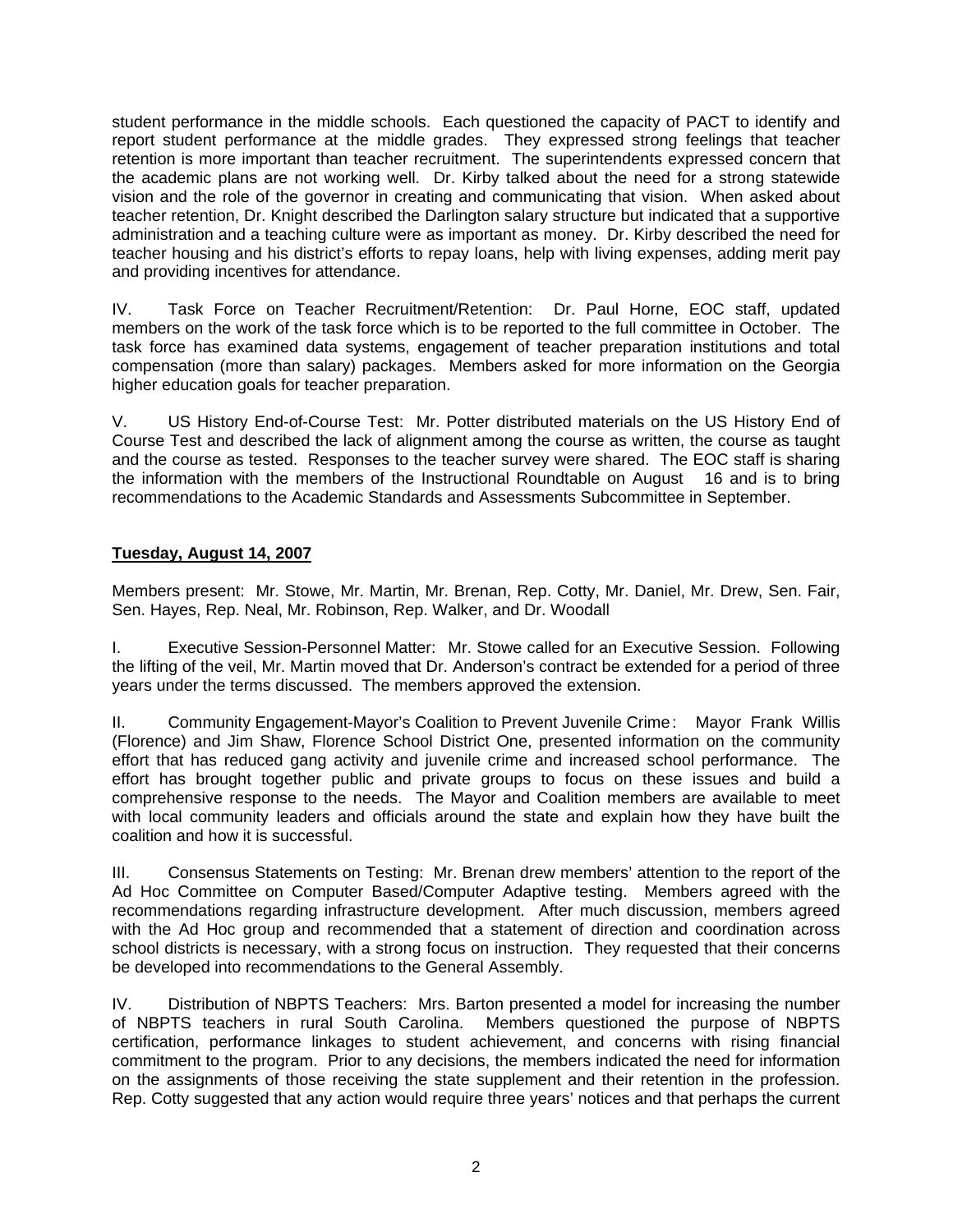supplement should be divided into three components (certification, classroom assignment and working in a high poverty district). Members asked that this information and other alternatives be developed over the 2007-2008 year.

V. Priorities and Objectives for 2007-2008: Mr. Stowe asked that all business members serve on the Public Awareness Subcommittee and that Mr. Brenan serve as chair of that subcommittee.

Rep. Neal asked that the EOC's community involvement initiative expand to include building coalitions and/or providing information about initiatives such as the Mayor's Coalition in Florence to communities across South Carolina. Some questioned the capacity and role of the EOC in this effort. There was discussion of the EEDA regional education coalitions and their responsibility in this area as well as work conducted by the After School Alliance. Rep. Neal emphasized the responsibility of the EOC to use its bully pulpit to communicate the importance of these initiatives. Sen. Fair recommended this project be given to the Public Awareness Subcommittee to determine the capacity and costs of this effort.

In setting priorities for 2007-2008, the EOC asked that objectives be structured around the NBPTS questions, the computer infrastructure needed in schools, community collaborations, performance in the middle grades and early education. Several members asked that Judge Cooper's order be reviewed and that we examine the impact of current improvement efforts on the lowest performing 8- 10 districts, including a community appraisal. Mr. Stowe emphasized the need to set a substantive goal for graduation rate and to continue to support the innovation initiatives. Other members suggested that we need to talk with deans of colleges of education and with principals about the mismatch between the teacher graduate and the classroom so that the problem can be defined clearly.

Dr. Anderson brought up concerns about the increase in rigor and the need for EOC clarity. Members indicated the importance of staying with the 2010 goal, but expressed strong concern about polarizations and the inability of groups with differing views to discuss alternatives. After discussion of the link between the NCLB Adequate Yearly Progress designation and the state ratings, Rep. Cotty moved to sever the linkage. The motion passed.

Dr. Anderson is to provide draft objectives for consideration at the October meeting.

The Meeting adjourned at 12:35 p.m.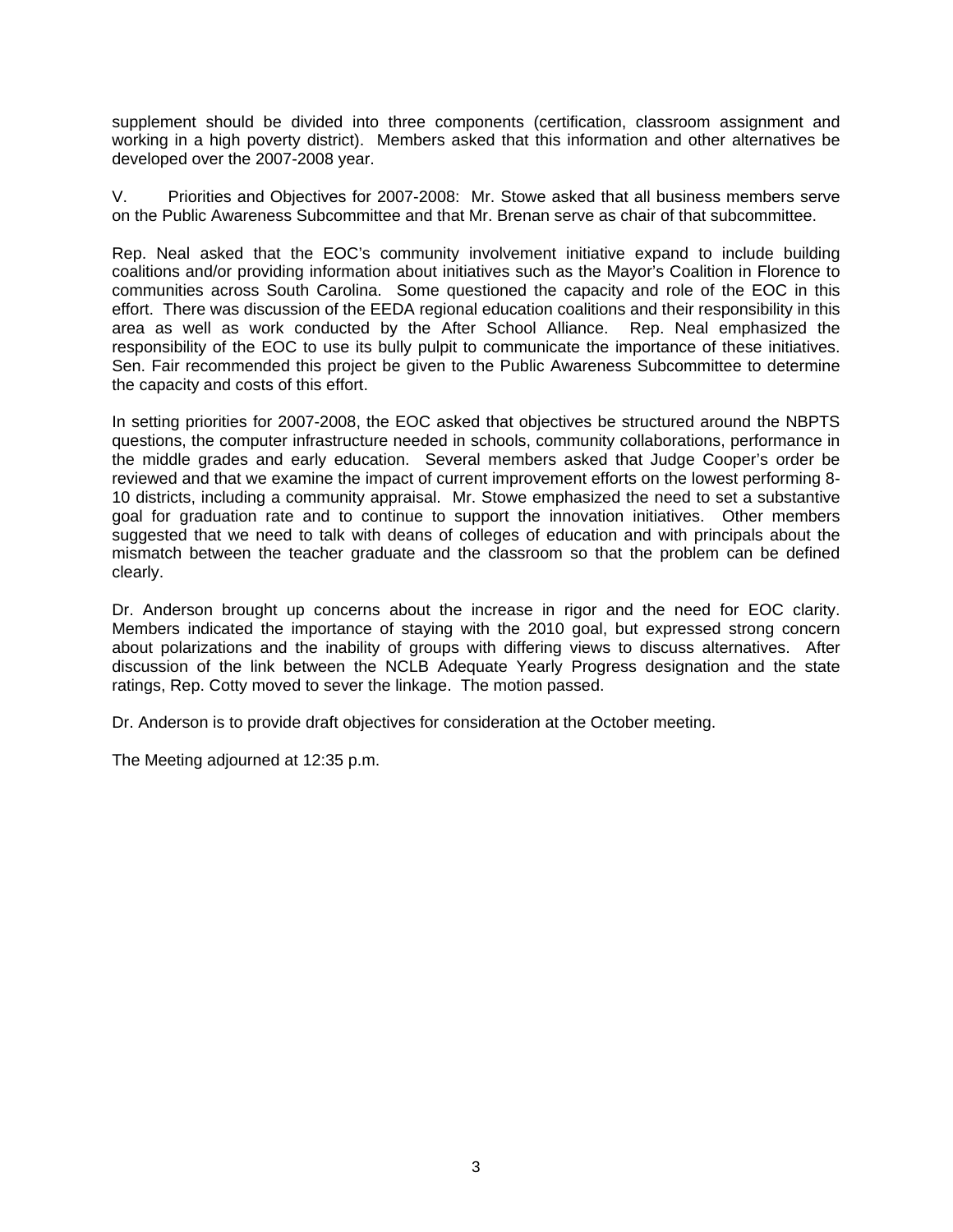#### **SOUTH CAROLINA EDUCATION OVERSIGHT COMMITTEE Minutes of the Meeting October 8, 2007**

Members present: Mr. Stowe, Mr. Brenan, Rep. Cotty, Mr. Daniel, Mr. DeLoach, Mr. Drew, Senator Fair, Mrs. Hairfield, Senator Hayes, Rep. Neal, Mr. Robinson, Rep. Walker

I. Welcome and Introductions: Mr. Stowe welcomed members and guests to the meeting. He introduced Mrs. Barbara Hairfield, an educator appointed by the President Pro Tempore of the Senate and Dr. Katrina Greene, a new EOC staff person.

 Rep. Walker requested a moment to thank EOC members and staff for their words of encouragement and support during his surgery and recovery.

 Mr. Stowe announced the schedule for the December 10 meeting: 11:00 a.m.-Business Meeting; 1:00 p.m. – Where Are We Now luncheon. Both events are scheduled for the Clarion Townhouse.

II. Minutes of June 12 and August 13-14. Upon Mr. Robinson's motion and Mr. Daniel's second, the minutes of the June 12 and August 13-14 meeting were approved.

### III. Subcommittee Reports

A. Academic Standards and Assessments: Mr. DeLoach reported on behalf of the subcommittee. Because there was not a quorum at the subcommittee meeting, Mr. DeLoach brought two matters without recommendation before the EOC.

(1) Mr. Potter outlined the issues related to the U. S. History and the Constitution end-of-course assessment. Members discussed the potential impact of student motivation, teacher response rates to the survey, instructional supports needed and the breadth and depth of material to be taught. Following discussion, Mr. DeLoach moved approval of the recommendations; Rep. Walker seconded and the motion passed.

(2) Mr. Potter outlined the issues regarding the SC Alternate Assessment. Members discussed the use of the scores in the district rating and Adequ7ate Yearly Progress (AYP) designation. After discussion, Mr. DeLoach moved approval of the recommendations. The motion passed.

B. EIA and Improvement Mechanisms: Mr. Daniel reported on behalf of the subcommittee.

(1) Mr. Daniel provided information on the meeting of the subcommittee with Dr. Gary Henry, University of North Carolina-Chapel Hill. Dr. Henry, an advisor on the development and evaluation of the Child Development Education Program Pilot (CDEPP), discussed experiences with programs serving four year olds in Georgia, North Carolina and California. He outlined a series of research findings including those on heterogeneity of classrooms, teacher credentials and anticipated outcomes of the program.

(2) Mr. Daniel reviewed the current report on the Teacher Loan Program. Members questioned the strategies to encourage males and African-American students to participate in the program and if students had been denied loans because of appropriation limitations.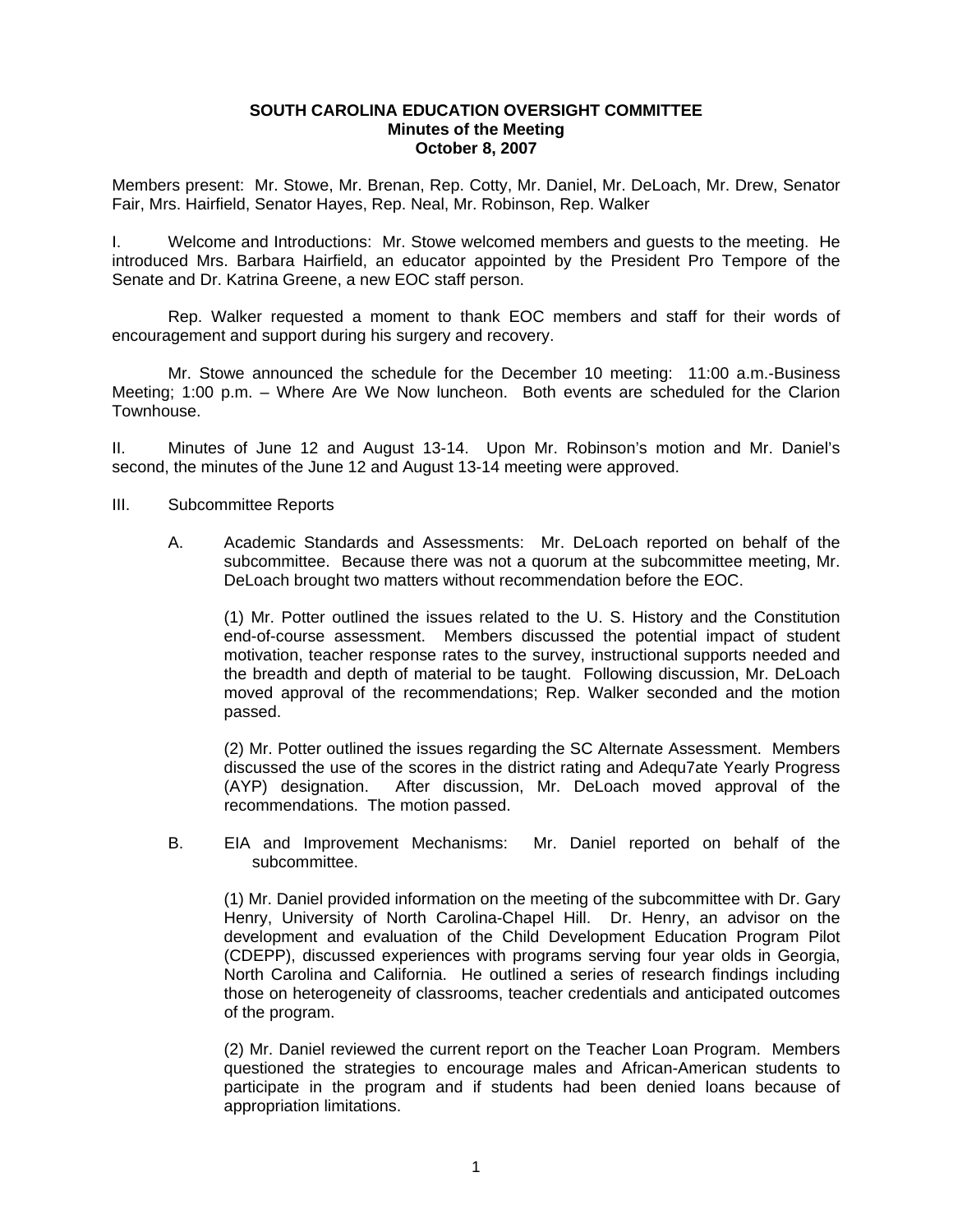(3) Mr. Daniel reviewed the report of the Teacher Recruitment and Retention Task Force. Members discussed the recommendations, particularly the recommendation for mentoring and/or induction programs. Mr. Mark Bounds, Deputy Superintendent at the State Department of Education, responded to questions regarding the budget request for mentoring, including the unavailability of data to project the return on investment.

C. Public Awareness: Mr. Brenan reported on behalf of the Public Awareness **Subcommittee.** 

Mr. Brenan reviewed progress of the PAIRS program and the subcommittee's interest in developing a program to provide incentives for college students to work in the schools.

IV. General Discussion

Mr. Stowe drew members' attention to the draft objectives. Members asked questions about the project with Louisiana State University to examine the ratings methodologies, using multiple calculations and also comparing progress on South Carolina tests and the Measures of Academic Progress. Rep. Cotty asked about EOC attention to the issues of the equity lawsuit and how we are focusing on the schools in which students are not succeeding. He urged attention to approaches that would increase student performance and school achievement.

Mr. DeLoach asked that members pay attention to concerns of the statewide charter school district and indicated that the district may be seeking legislative changes to its legislation to ensure that adequate funding is available.

Mrs. Hairfield asked how the objectives are used to guide EOC work. Dr. Anderson explained the agency plan and agreed to mail members a copy of the work plan.

Members agreed to add an objective at the December meeting to make certain this attention is evident. Mr. Robinson moved approval of the objectives (with the caveat that a fifth objective is to be drafted for December action). The motion was seconded and passed.

Having no other business, the EOC adjourned.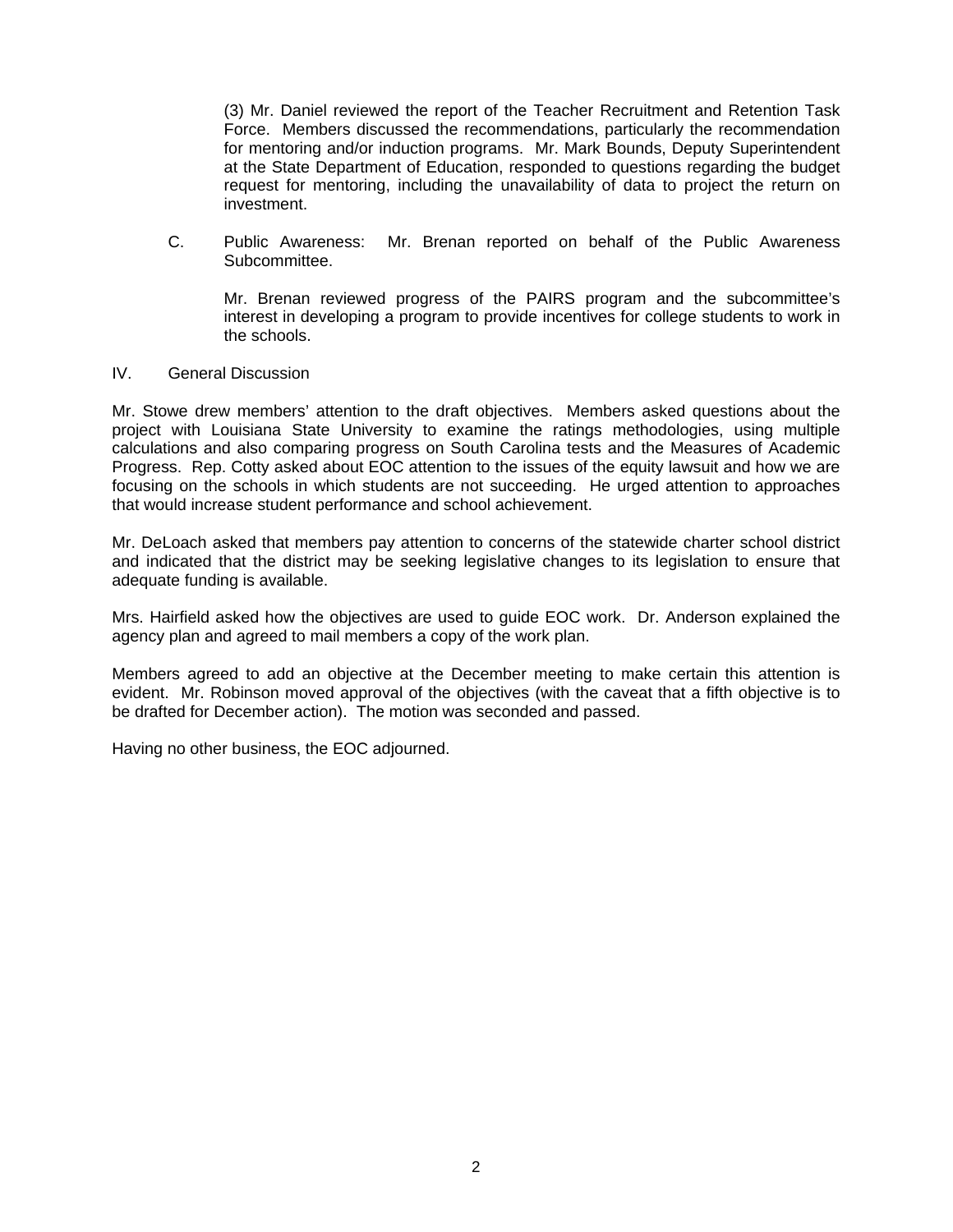# **SOUTH CAROLINA EDUCATION OVERSIGHT COMMITTEE Minutes of the Meeting December 10, 2007**

Members present: Mr. Stowe, Mr. Martin, Mr. Brenan, Rep. Cotty, Mr. Daniel, Mr. DeLoach, Mr. Drew, Senator Fair, Mrs. Hairfield, Senator Hayes, Superintendent Rex, Mr. Robinson, Rep. Walker, Dr. Woodall

- I. Welcome and Introductions Mr. Stowe welcomed members and guests to the meeting. He asked that EOC members sit at the reserved seat at each table for the luncheon and facilitate conversations among table occupants.
- II. Minutes of the October 8, 2007 meeting The minutes were approved as distributed.
- III. Subcommittee Reports
	- A. Academic Standards and Assessments There was no report.
	- B. EIA and Improvement Mechanisms Mr. Daniel reported on behalf of the subcommittee.

4. Action: FY2008-2009 EIA and EAA Budget Recommendations: Mr. Daniel outlined the discussion and recommendations regarding the distribution of available revenues, noting changes in projections from the current to the subsequent fiscal years. He also drew members' attention to the provisos related to the funding recommendations.

Senator Fair raised questions about the roll-up of funds to focus on reading, asking that attention to efforts with families not be compromised.

A number of members questioned the utility of the national board certification supplement. Mr. Daniel responded that the subcommittee had considered several options, including sun setting the program. Some asked for a definitive study on the relationship between performance and the certification. Others suggested that similar questions could be raised about the higher salary levels for individuals holding masters or doctoral degrees. Mr. Daniel indicated that the subcommittee had recommended funds to CERRA for a study of achievement and certification. Dr. Sawyer spoke on behalf of CERRA and expressed concerns that the agency could not provide the data in a timely fashion. Members suggested that we talk with Dr. Traci Young Cooper who conducted her doctoral research in this area. Rep. Cotty raised three issues: (1) does the certification have value; (2) should we continue the supplement as teachers renew the ten-year certificate; and (3) on what schedule should the state discontinue a ten-year commitment?

The members expressed concerns about the supplement, its impact on compensation for all students and agreed to support the continuation for another year. The staff is to provide detailed information in January which would examine the relationship of the certification to school ratings.